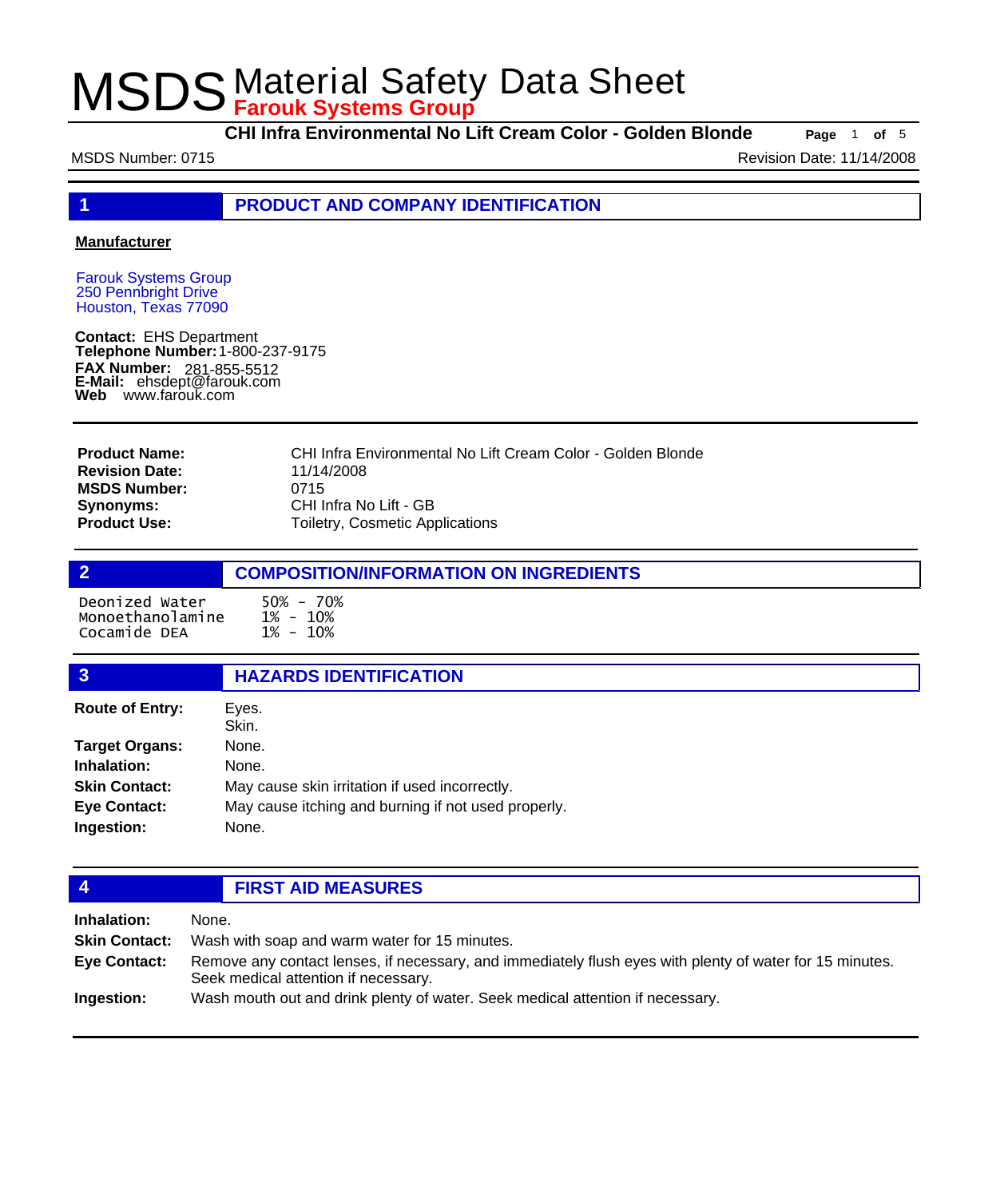**CHI Infra Environmental No Lift Cream Color - Golden Blonde Page** <sup>2</sup> **of** <sup>5</sup>

MSDS Number: 0715 **Revision Date: 11/14/2008** 

**5 FIRE FIGHTING MEASURES**

FLASHPOINT AND METHOD: Not applicable FLAMMABLE LIQUIDS: Not available. AUTO IGNITION TEMP: None FLAMMABLE CLASS: NFPA Rating: 0 BURNING RATE OF SOLID: Not available GENERAL HAZARDS: Evacuate personnel downwind of fire to avoid inhalation of fumes and smoke. EXTINGUISHING METHODS: Chemical type foam, dry chemical, water fog. HAZARDOUS COMBUSTION PRODUCTS: None. FIRE FIGHTING PROCEDURES: This product is not flammable.However, hazardous decomposition and combustion products may be formed in a fire situation. Cool exposed containers with water spray to prevent overheating.

FIRE FIGHTING EQUIPMENT: Respiratory and eye protection are required for fire fighting personnel. Full protective equipment (Bunker Gear) and self contained breathing apparatus (SCBA) should be used for all indoor fires and significant outdoor fires. For small outdoor fires, which may be easily extinguished with a portable fire extinguisher, use of a SCBA may not be needed.

### **6 ACCIDENTAL RELEASE MEASURES**

SMALL SPILL: When a spill occurs, use absorbent material on the substance. Dispose of the material according to all local, state and federal regulations. Always use an absorbent material when cleaning up a spill.

ENVIRONMENTAL PRECAUTIONS: Avoid run-off or release into sewers, stormdrains and waterways.

GENERAL PRECAUTIONS: Remove containers away from flammable materials.

#### *HANDLING AND STORAGE* Use appropriate personal protective equipment as specified in Section 8. Handle in a manner consistent with good household/personal techniques and practices. **Handling Precautions:** Keep containers/bottles securely sealed when not in use. Store in cool/dry conditions that do not exceed room temperature. Try to store product in temperatures between 40°F to 90° F. **Storage Requirements:**

### **8 EXPOSURE CONTROLS/PERSONAL PROTECTION**

| <b>Engineering Controls:</b>      | These recommendations provide general guideance for handling this product safely. Because<br>specific use conditions may vary, safety procedures should be developed for each specific<br>application of this product. When developing procedures, always consider potential waste,<br>disposal and personal safety issues. |
|-----------------------------------|-----------------------------------------------------------------------------------------------------------------------------------------------------------------------------------------------------------------------------------------------------------------------------------------------------------------------------|
| <b>Protective Equipment:</b>      | EYES AND FACE: For reasonable foreseeable uses of this product, eye and face protection<br>is not required.<br>SKIN: For reasonable foreseeable uses of this product, skin protection is not required.<br>RESPIRATORY: For reasonable foreseeable uses of this product, respiratory protection is not<br>required.          |
| <b>Exposure Guidelines/Other:</b> | EXPOSURE GUIDELINES: Overexposure is unlikely. Since all parameters cannot be foreseen, the use of engineering controls to reduce<br>exposure may be necessary.                                                                                                                                                             |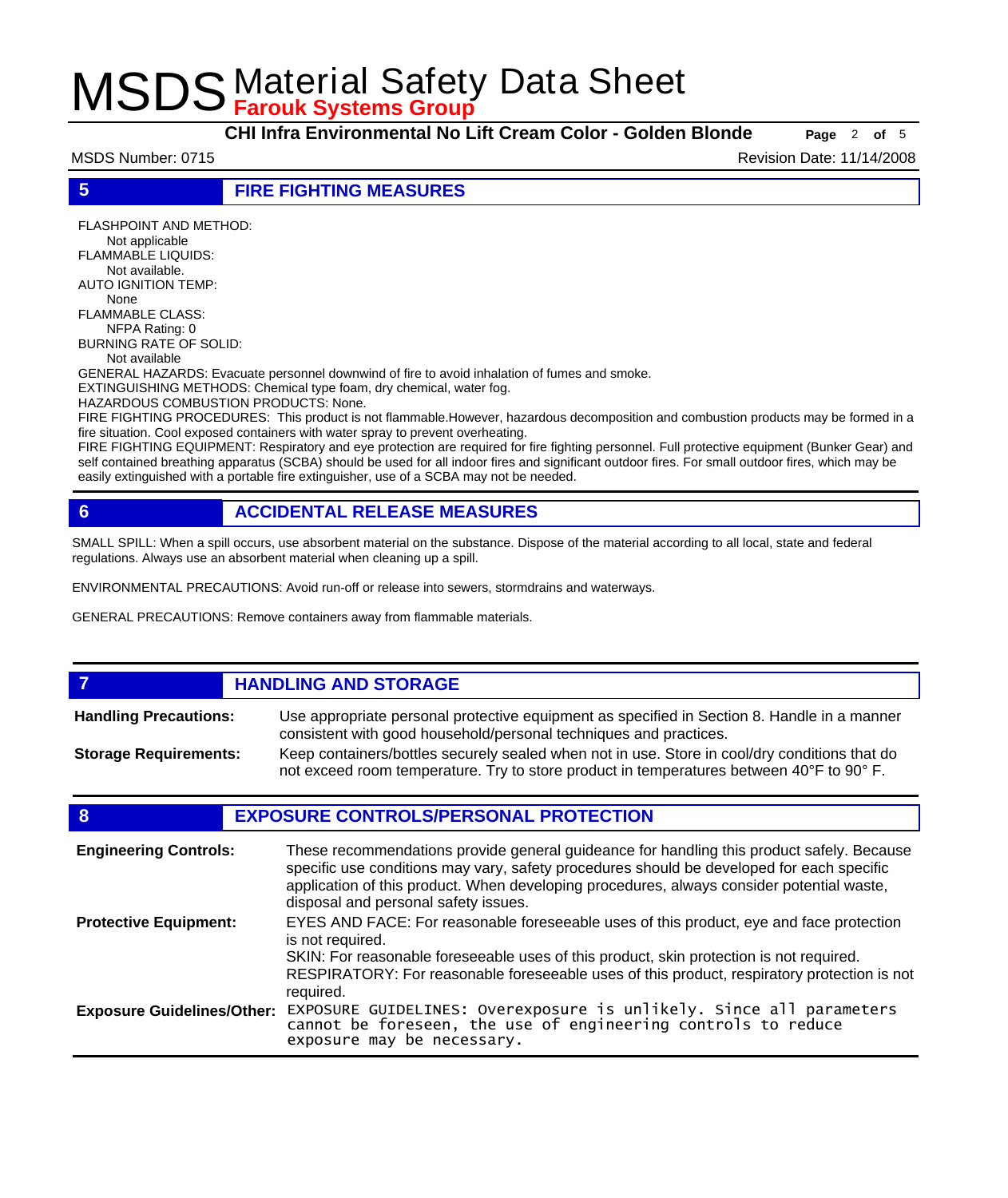**CHI Infra Environmental No Lift Cream Color - Golden Blonde Page** <sup>3</sup> **of** <sup>5</sup>

**9 PHYSICAL AND CHEMICAL PROPERTIES Appearance:** Opaque yellow creme. **Physica Boiling Point:** 140° F MSDS Number: 0715 **Revision Date: 11/14/2008** 

**Soluble** 

| <b>Physical State:</b> | Creme                     | <b>Boiling Point:</b>          | 140 |
|------------------------|---------------------------|--------------------------------|-----|
| Odor:                  | <b>Pleasant Fragrance</b> | Freezing/Melting Pt.: N/A      |     |
| pH:                    | $10.3 - 10.7$             | Solubility:                    | Sol |
| <b>Vapor Pressure:</b> | N/A                       | <b>Spec Grav./Density: 0.9</b> |     |
| <b>Vapor Density:</b>  | N/A                       |                                |     |

| 10                                       | <b>STABILITY AND REACTIVITY</b> |                                                                   |  |  |
|------------------------------------------|---------------------------------|-------------------------------------------------------------------|--|--|
| <b>Stability:</b>                        |                                 | <b>YES</b>                                                        |  |  |
| <b>Conditions to avoid:</b>              |                                 | None.                                                             |  |  |
| Materials to avoid (incompatability):    |                                 | Keep away from strong acids, reducing chemicals and heavy metals. |  |  |
| <b>Hazardous Decomposition products:</b> |                                 | Releases oxygen which may intensufy a fire.                       |  |  |
| <b>Hazardous Polymerization:</b>         |                                 | Will Not Occur.                                                   |  |  |

### **11 TOXICOLOGICAL INFORMATION**

ACUTE:

DERMAL LD50: Not available. ORAL LD50: Not available. INHALATION LC50: Not available. EYE EFFECTS: This product may cause irritation to eyes if not used under normal conditions. TARGET ORGANS: NONE. SENSITIZATIONS: Not available. CARCINOGENICITY: IARC: Listed by IARC - No. NTP: Listed by NTP - No. OSHA: Listed by OSHA - No.

MUTAGENICITY: Not available. REPRODUCTIVE EFFECTS: None. TERATOGENIC EFFECTS: Not available.

### **12 ECOLOGICAL INFORMATION**

ENVIRONMENTAL DATA: Not available. ECOTOXICOLOGICAL INFO: Not available. DISTRIBUTION: Not available. CHEMICAL FATE INFO: Not available.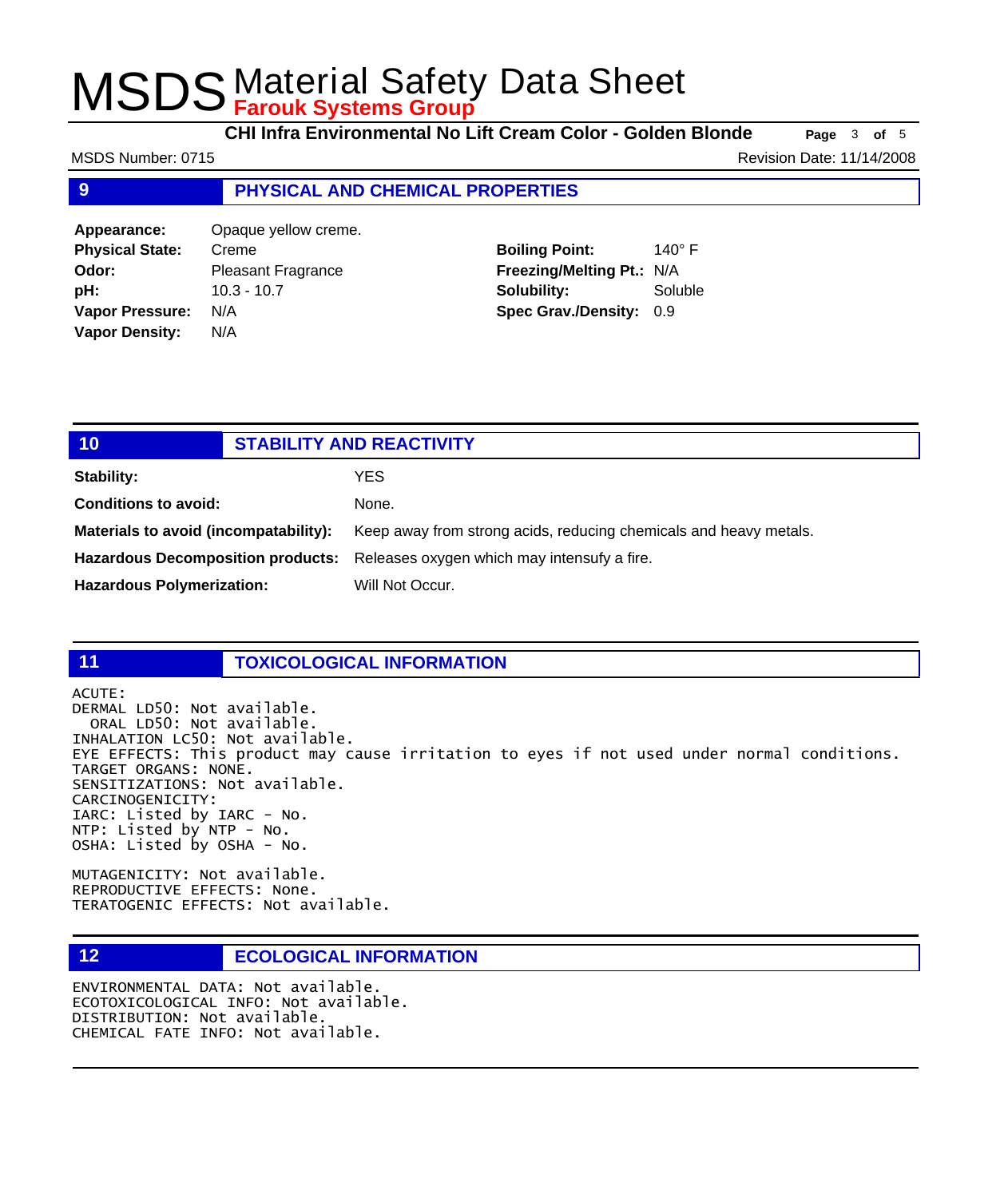**CHI Infra Environmental No Lift Cream Color - Golden Blonde Page** <sup>4</sup> **of** <sup>5</sup>

MSDS Number: 0715 **Revision Date: 11/14/2008** 

#### **13 DISPOSAL CONSIDERATIONS**

US EPA Waste Number and Descriptions:

DISPOSAL METHOD: Controlled release of diluted product into a biological wastewater treatment plant. COMPONENT WASTE NUMBER: No EPA Waste Numbers are applicable for this product's components. DISPOSAL INSTRUCTIONS: Dispose of waste material according to local, state and federal rules and regulations.

**14 TRANSPORT INFORMATION**

This product is not regulated as a hazardous material by the United States (DOT) or Canadian (TDG) transportation regulations.

DOT CLASSIFICATION: Shipping Name: CHI Environmental Infra No Lift Cream Color - Golden Blonde Class: None Non-regulated, non-hazardous.

IMDG CLASSIFICATION: Shipping Name: CHI Environmental Infra No Lift Cream Color - Golden Blonde Class: None Non-regulated, non-hazardous.

IATA CLASSIFICATION: Shipping Name: CHI Environmental Infra No Lift Cream Color - Golden Blonde Class: None Non-regulated, non-hazardous.

1-800-424-9300 1-703-527-3887 CHEMTREC

Outside the United States